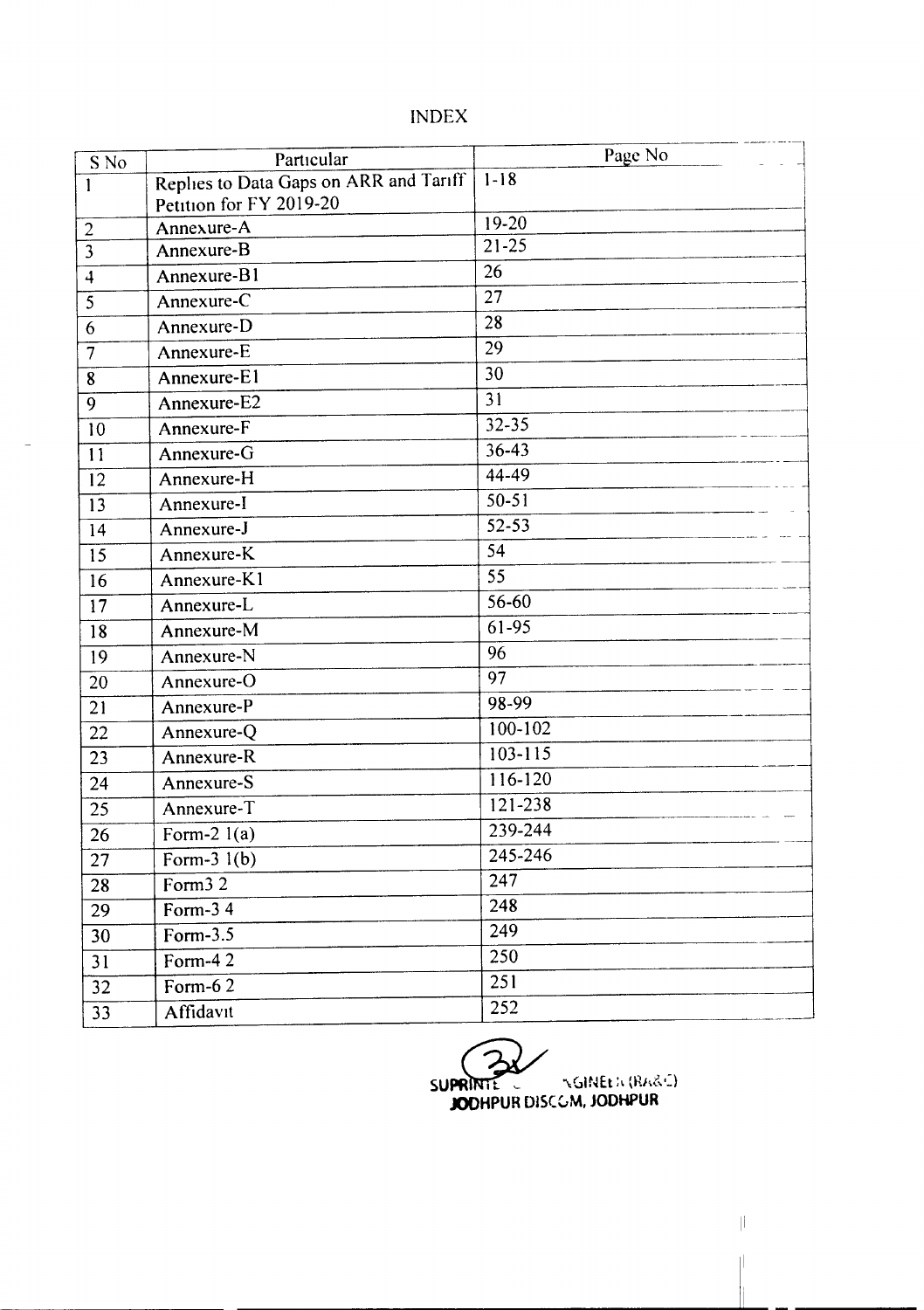# JODHPUR VIDHYUT VITRAN NIGAM LIMITED Replies to Data Gaps on ARR and Tariff Petition for FY 2019-20

The replies to queries and data gaps provided by the Hon'ble Commission pertaining to ARR and Tariff Petition for FY 2019-20 is as under

Q1. Please furnish the detailed information of loans/debts taken over under UDAY, effective rate of interest after takeover of loans/debts and also furnish the measures taken by the Discom for restructuring of remaining loans/debts after takeover to reduce the interest burden if any.

*Discom's Response*

The information of loans/debts taken over under UDAY and the effective rate of interest after takeover of loans/debts is provided in Annexure-A. The petitioner has made several attempts to restructure the rernainmg loans after the debt taken over under UOA Y, as submitted in Annexure-A

# Q2. Please furnish the rationale behind the Time of Day (TOD) tariff proposal along with the load curve and also indicate the readiness of Discom for implementation of the aforesaid proposal.

*Dtscom '\ Response*

Time of Day tariff has been proposed for flattening of the load curve as well as to benefit the consumers who can support in the process by shifting their load during offpeak hours If the load reduces in the peak hours, the Discom can avoid purchase of power from stations which have higher vanable cost thereby resulting In a financial benefit Similarly, during the off-peak hours, the Discom has to either surrender its power or sell the same on exchange As the price on exchange is dynamic, there is no certainty of selling power there Moreover, when the state experiences its off-peak period during the day, similar off peak is also experienced by other states thereby reducing the price on the exchange As such, it is beneficial if the consumption within the state increases durmg such off-peak penod

The peak and off-peak periods have been proposed based on analysis of actual load curve of the Discom in FY 2018-19 It is evident from the load curve that the Discom witnesses the peak load during 0700 hours to 1100 hours and off-peak load during 0000 to 0600 hours round the year While there are certain vanations in different seasons but the trend is more or less consistent

At present, ToO has been introduced only for the industnal consumers as this category of consumers can manage to shift their load by shifung the production hours The Discom has attached the month wise details of hour wise load depicting the peak and off-peak hours for Commission's analysis as Annexure-B.

It is also pertinent to mention that if the load is not reduced during the peak hours, then the Discom will have to further tie up capacity to meet such increasing demand I his will increase the fixed cost burden of the Discom

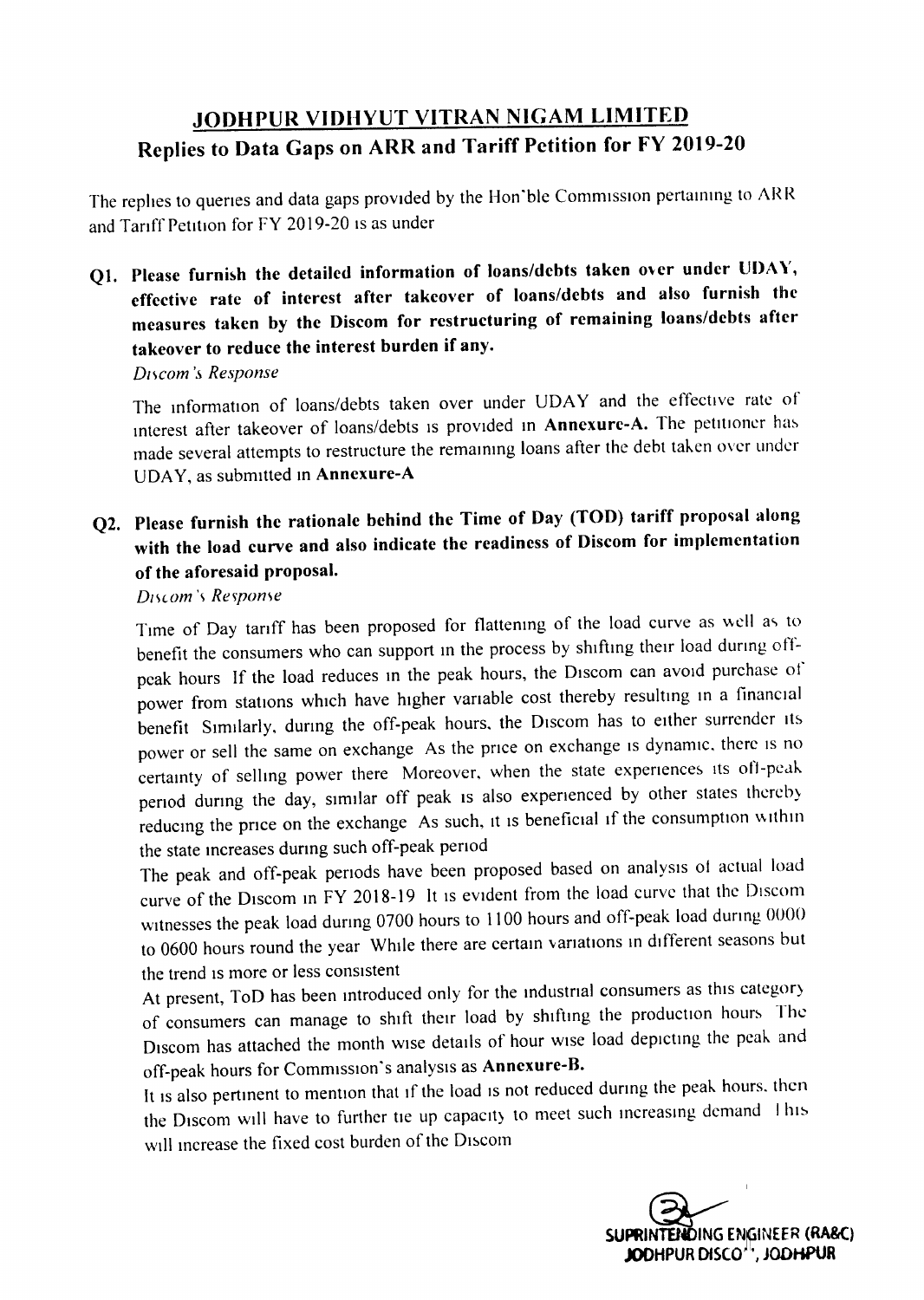The ToD tariff has been introduced for the industries, which can shift their load from day to mighttime, which not only will help the Discoms to better manage the power purchase cost but will also enable the mdustncs to be cost effective For this reason, the industries on several occasions have sought for introduction of ToD tariff

ToD tanff IS a well accepted practice and has been Introduced across most of the states <sup>111</sup> India In terms of read mess, the Drscorn has done a thorough review and evaluated that the meters Installed for the mdustnal consumers are all capable of recording time block wise consumption

The Discorn further submits that a detailed benefit analysis will be conducted based on the actual data of surcharge levied and rebate availed during the year to further refine the timings and the rebate/surcharge proposed

The load curves of the petitioner are submitted as Annexure-B

### Q3. Discom has not furnished detailed information for implementation Saubhagy a scheme & status of implementation in monthly billing as directed in the way forward section of order dt. 28.05.2018. Discom may furnish the same

#### *Discom 's Response*

The petitioner has submitted the details of progress under Saubhagya Scheme as Annexure-Bl .

It is submitted that the implementation of monthly billing would not only require unplementation of IT systems but also require realignment of business processes In the current scenano, the cycle of meter reading to bill distnbution takes approximately 15- 20 days In order to strengthen its business processes the Discom has already started usmg feeder in-charge for the process of metenng, billing and collection thereby improving the quality of the same Further IT tools are in the process of being implemented to reduce the time gap between meter reading and bill distribution  $LoA$ for development of software modules for all three Discoms has been awarded to NIC by JVVNL and is being done at a very nominal cost. The ownership of application as well as entire data shall lie with the Discom

### Q4. Please furnish the detailed computation of sales of agriculture metered and flat rate category for FY 2019-20.

#### *Dtscom's Response*

The petitioner submits the detailed computation of sales of the agriculture metered and flat category as Annexure-C

### Q5. Please furnish the details of category wise outstanding arrears upto *31/03/2019.*

Page 2 of 18

 $S$ UPRINTENDING L'IGHIEF Q (RA&C) JODHPUR DISCOM, JUDHPUR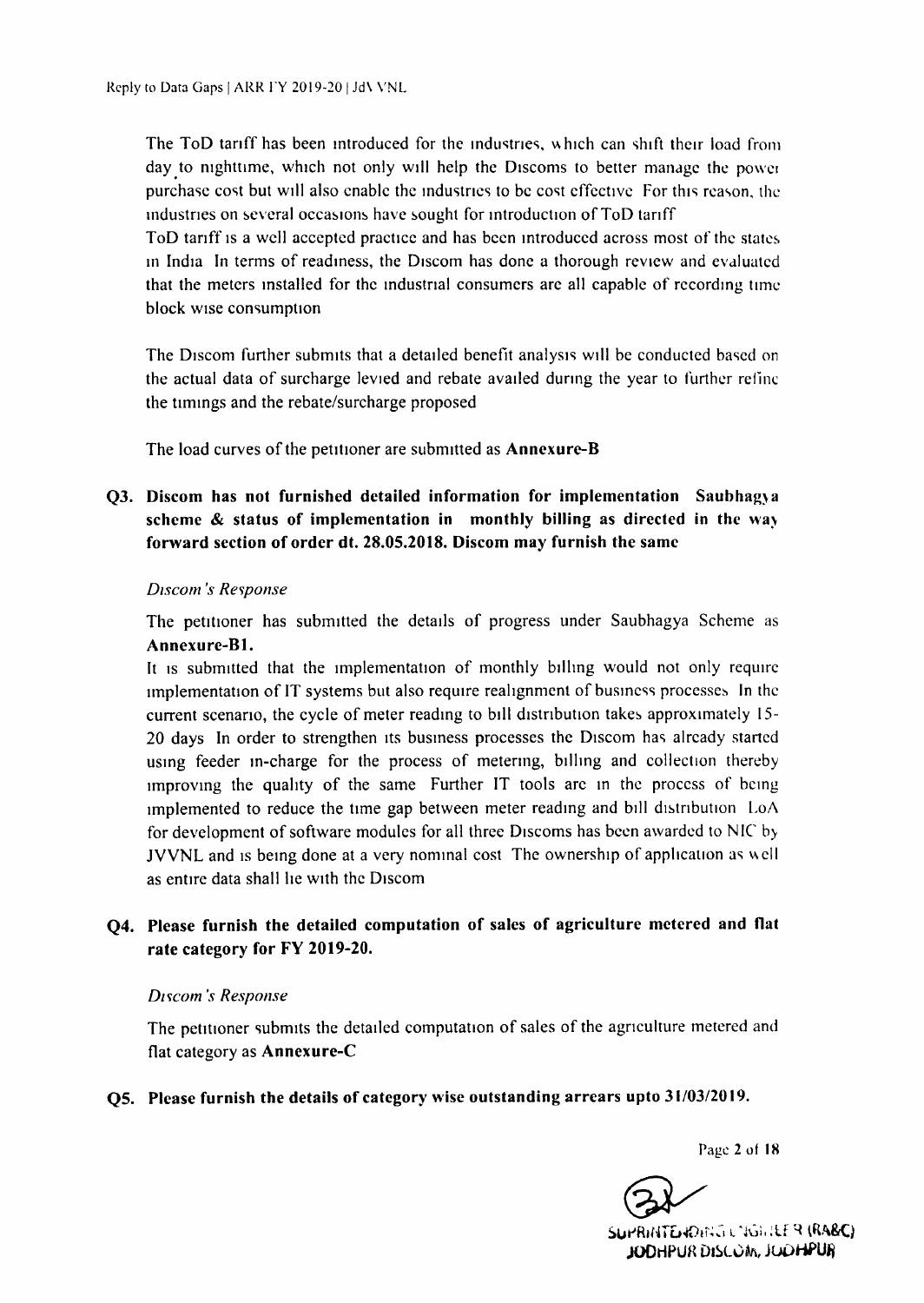### *Dtscom 's Response*

The petitioner is submitting the details of the category wise outstanding arrears upto *31/03/2019* as Annexure-D

Q6. Please furnish the details of age-wise and category wise no. of defective meters upto 31/03/2019.

#### *Discom 's Response*

The petitioner submits the details of age-wise and category wise number of defective meters upto *31/03/2019* as Annexure-E and requests the Hon 'ble Commission to accept the same

### Q7. Please furnish detailed computation of weighted average rate of interest on term loan.

#### *Dtscom 's Response*

The petitioner submits the computation of weighted average rate of mterest on tcrrn loan as attached in the Annexure-E1 and Annexure-E2.

Q8. Discom has proposed various changes in the applicability of Tariff of different categories. Discom may please specify, the items included or excluded while proposing the changes in the applicability of Tariff in different categories. The Discom may also provide a comparative chart of old and new applicability of tariff duly highlighting the proposed changes.

#### *Dtscom 's Response*

The petitioner is submitting the list of changes as proposed in the applicability of tanif 10 the Annexure-F highhghtmg the changes and the comparative of existmg and proposed apphcabihty of tanff

Q9. Discom is required to furnish town wise AT&C losses before implementation and after implementation of the R-APDRP along with tariff petition as directed in Commission's order dated 28.05.2018 of Investment plan.

#### *Discom 's Response*

The petitioner submits the town wise AT&C losses before and after the implementation ofR-APDRP as Annexure-G and requests the Hon'ble Commission to accept the same

Q10. Discom has mentioned the distribution losses of 23.12% during FY 2018-19 against the targets of 15% for FY 2018-19. Whereas in the current petition Discom has proposed to achieve Distribution Loss of 18% during FY 2019-20. The Discom

Page 3 of 18

SUPRINTENDING ENGINEER (RA&C) JODHPUR DISCOM, JODHPUR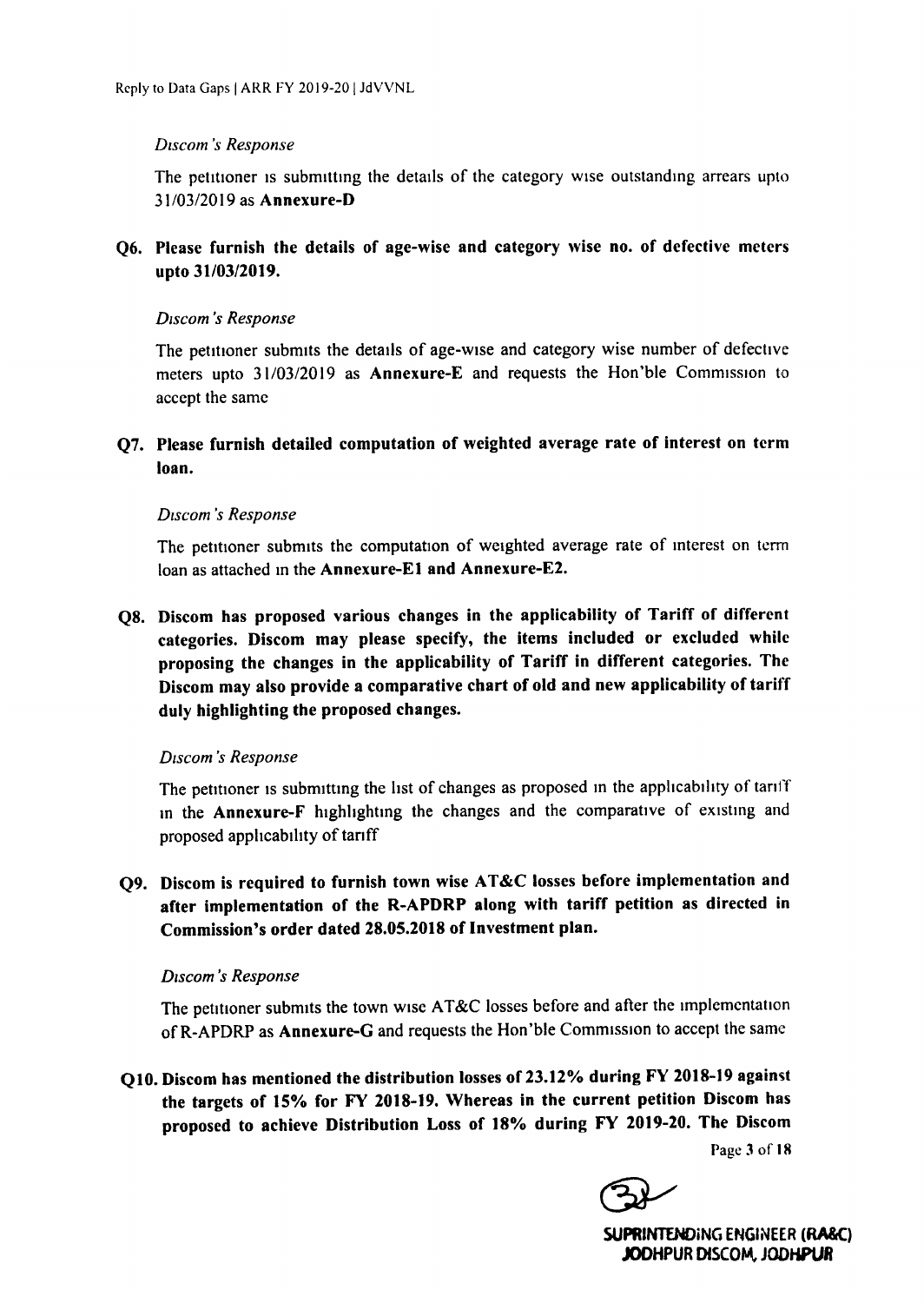### need to elaborate in detail as to what steps/measures to be taken to achieve the target set for FY 2019-20.

#### *Dtscom 's Response*

The Petitioner recognises the importance of reducing the distribution losses in order to ensure that the state power sector remains viable The Pctinoncr has already undertaken several steps and numerous measures are envisaged to be undertaken to bring down the existing loss levels. The decreased loss levels to  $23\frac{12}{%}$  are an indication of the thought process and lme of action taken by the Petinoner In this direction

The Petitioner intends to pursue the loss reduction programs initiated in previous years with increased use of technology Information Technology, being a tremendous enabler, is the backbone of any complex socio-technical system, allowing to sense, discover, regulate, enforce, control and optimize the system

The petitioner further plans to implement smart metering which will assist the Discom in better managing the billmg and collections Use of smart meters WIllalso Improve the theft detection methods leading to improved vigilance and reduction in losses

The Discom also plans to solanse grid connected Purnpsets thereby reducing the agriculture consumption and corresponding losses Also, use of distnbuted generation, wherein the generating source is close to the load centre, reduces the line losses Discom plans to install solar plants by utilising the land available in existing 33 kV substations Further, physical segregation of agnculture feeders has also been planned This will ensure that transformation capacity is adequately utilised thereby reducing the Iron losses of the transformer

The petitioner also submits that whrle most of the states like Rajasthan have made significant improvements, the targets envisaged under UDAY could not be achieved This clearly highlights the difficulties in achieving the targets outlined and the same requires more tune

| <b>State</b>   | Base year losses (FY 2015-16) | <b>Targeted Losses</b> | <b>Achieved Losses</b> |
|----------------|-------------------------------|------------------------|------------------------|
| Rajasthan      | 30.41                         |                        | 21.29                  |
| Madhya Pradesh | 23 97                         |                        | 3 I Q                  |
| Maharashtra    | 19.07                         | 1498                   | 17 34                  |
| Bihar          | 43 74                         |                        | 27.39                  |
| Uttar Pradesh  | 2647                          | 19.36                  | 2464                   |
| Haryana        | 2983                          |                        | 1745                   |

As observed from the table above, the Rajasthan Discoms have made considerable reduction to reduce the AT&C losses from  $\sim$ 30% in FY 16 to  $\sim$ 21% in FY 19

### Qll. Discom may submit that how Discom is going to meet its RPO obligation for FY 2019-20.

*D'SLom 's Response*

Page 4 of 18

SUPRINTENDING ENGINEER (RA&C) JODHPUR DISCOM, JODHPUR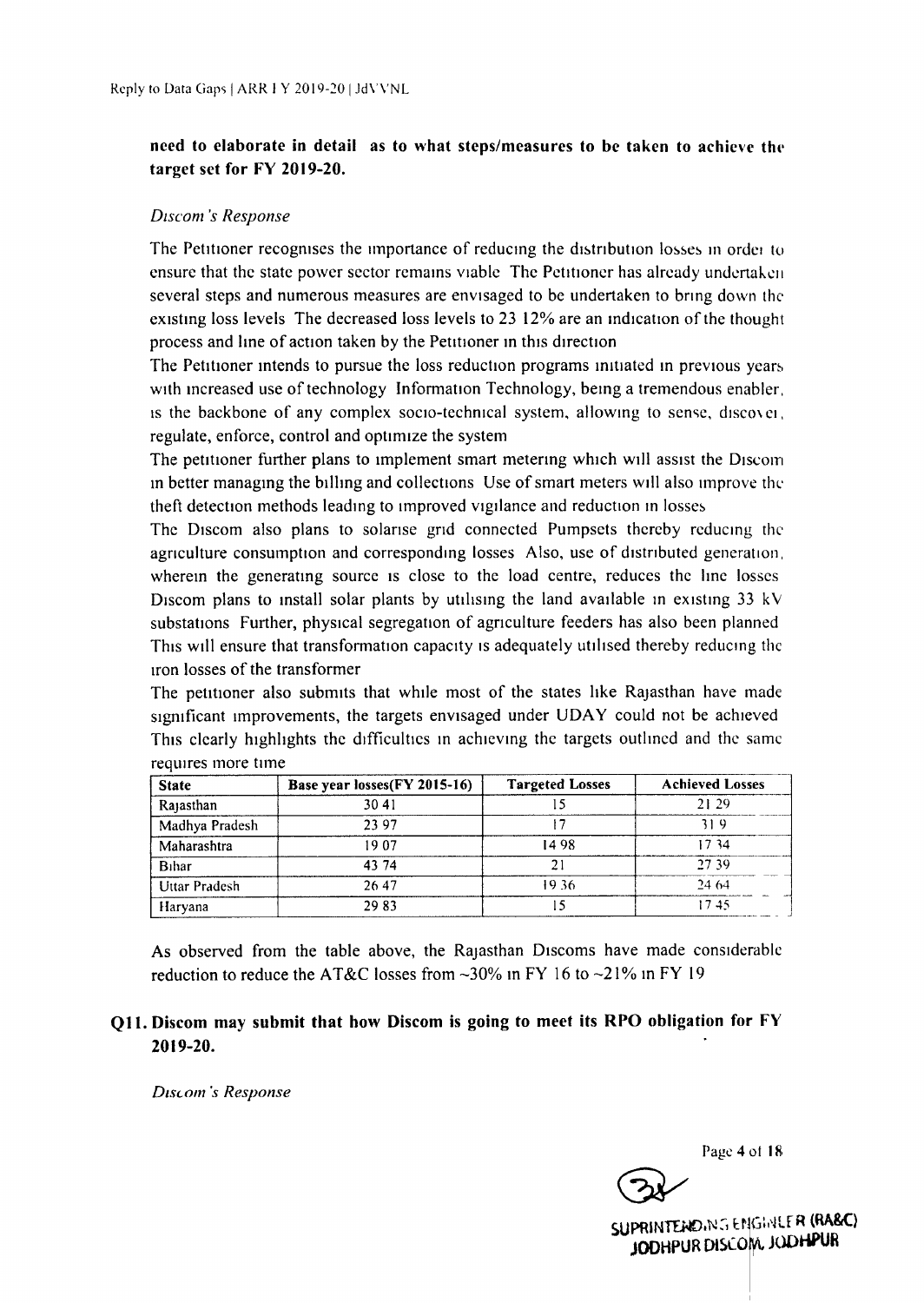The petitioner submits that it will meet its Renewable Power Obligation for FY 2019-20 by takmg the followmg measures

- Procunng power from non-conventional energy sources like wind. solar, hydro and biomass based plants, the details of which are provided m form 3 I
- The Rajasthan Discoms plan to install solar capacity of 2,600 MW at their own substations under Component-A of KUSUM
- Implementing KUSUM scheme wherein solarisation of 2 lacs existing agriculture pumps will be done and also 2 lacs new agricultural pumps will be set up and the power injected mto the gnd from such mstallations will contribute to the Discom's RPO The solarisation of agricultural pumps will hence benefit the Discom in 2 ways
	- a) Solarisation of the pumps will reduce the procurement of power to meet the need of such consumers from conventional energy sources
	- b) At the same time, the injection of excess energy generated from the solar mstallations will further reduce the dependence on conventional energy sources
- Promotmg and mstallmg solar rooftops through Net metenng arrangement

## Q12. Discom has proposed that "If any consumer under SIP category exceeds his load more than 25 HP in any month, it shall be billed under MIP category for that month". The Discom may explain in detail, as to how Discom would identify the excess load of aforesaid consumers billed on the basis of connected load.

### *Discom 's Response*

The petitioner submits that the meters installed for the industrial category consumers do record the load of a particular month and the reading is taken accordingly If that meter reading recorded IS more than 25 HP for that month, then the consumer shall be charged in the MIP category for that particular month

Q13. While proposing the changeover from SIP to MIP category, from LT to 111 category and from MIP (HT) to LIP category, Discom has proposed that "the consumer shall have to pay load/demand surcharge for the load/demand recorded above the sanction load/demand for that month". With regard to above, the Discom may clarify the quantum of load/demand surcharge.

### *Discom 's Response*

The petitioner submits that the demand/load surcharge is applicable to the extent to which the load is exceed above 25 HP for the month For example, if the recorded load for a month of a consumers is 30 HP then a surcharge of  $20\%$  ((30-25)/25\*100) shall be applicable on both fixed and energy charges for that month

Page 5 of 18

Page 5 of 18<br>
CUPRINTENDING ENGINEER (RA&C) JODHPUR DISKOM, JODHPUR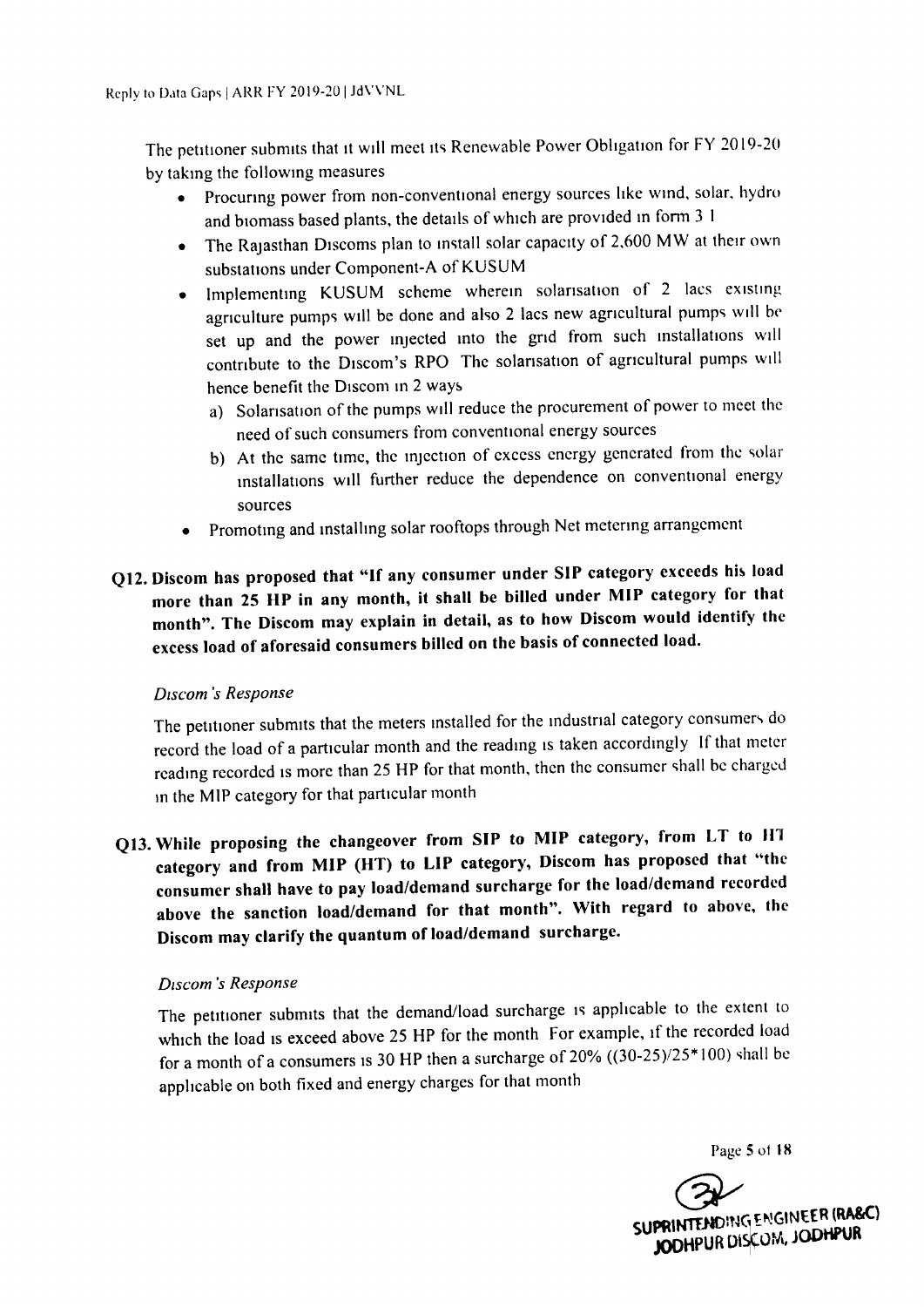### Q14. Reason for not considering lower proposed tariff for power intensive industry for calculation of cross subsidy surcharge may be provided.

*Disc*<sup>0111</sup> *'s Response*

The petitioner submits that in order to promote industries for which energy is a major input cost, a specific category has been created Lowenng the tariff will lead to lower input cost of these industries and make them competitive with industries in other states Further, the objective is also to increase consumption from Discoms However, the cost to serve such industries is no different from other industries. Therefore, if the industry is not consuming energy through Discom but sourcing from outside through open access It gives a double blow to the Discoms The mcentive provided to the mdustnes cannot be at the cost of Discoms As such, CSS proposed is same for both the categories

Q15. The Discom in the instant petition has stated that "The petitioner in a separate petition has proposed a rebate of Rs. 0.55 per unit on energy charges for MIP (HT) category and Rs. 0.85 per unit on energy charges for large HT category and power intensive industry as a rebate on the yearly consumption in a financial year in excess of the consumption of the base year." In the aforesaid separate petition the Discom has also proposed a rebate of Rs 1.5 per unit for captive consumers, the Discoms need to clarify whether said rebate scheme for captive consumers has been proposed in the current petition or not. Please also provide the illustration for working out the rebate.

### *Discom's Response*

The petitioner submits that the rebate scheme for captive consumers is still applicable along with the incremental consumption as given in the ARR petition. The petitioner has attached the petition of Rebate to Industrial Consumers filed by the Discom as Annexure-H for the reference and also attaches Annexure-I as an illustration of calculation of rebate on the Incremental consumption

### Q16. The Discom has shown Revenue gap during FY 2019-20, the Discom may furnish the measures to be taken to meet out the Revenue gap.

#### *Disconi's Response*

The proposed revenue gap of Rs 523 Cr will be met through external fundmg Also, the functionality of RUVNL optimizing the power purchase cost, load forecasting will be of significant help to reduce the cash deficit for the FY 2019-20 The Discom will try to further optimize its cost to not further burden the consumers of the increasing costs It is pertinent to mention that proposing a tariff hike to meet the entire revenue gap would give tanff shock to consumers and hence, the petiuoner requests the Hon'blc Commission to approve the proposed tariff hike or the petinoner would fall into d severe financial crunch

Page 6 of 18

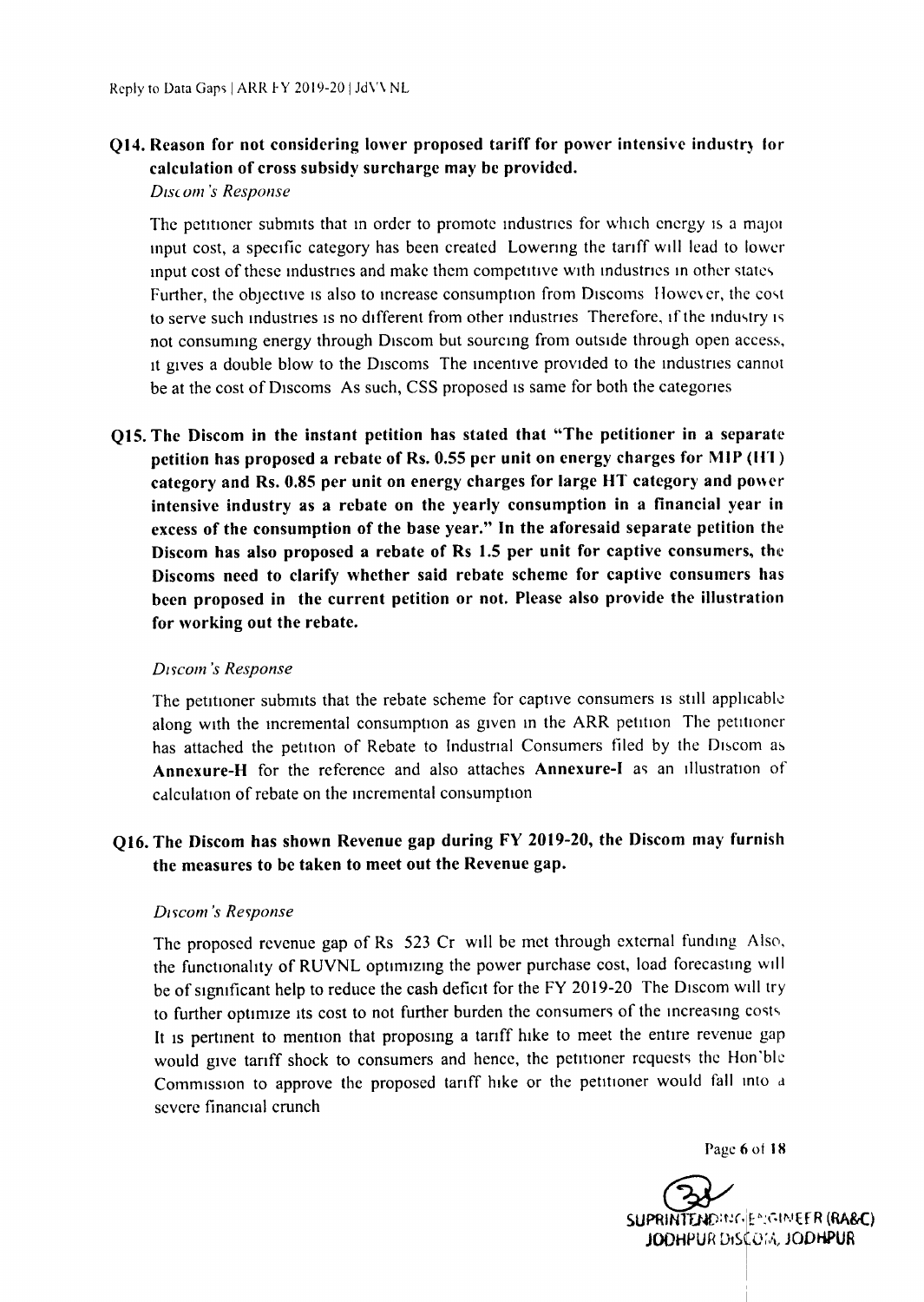### Q17. Please furnish the category wise and sub categories wise information of sales by distribution franchisee for FY 2018-19 and FY 2019-20 in Format 2.1. The information of power supply to DF by Discom may also be furnished separately.

#### *Discom's Response*

The petitioner submits the category wise information of sales by distribution franchisee for the FY 2018-19 as Annexure-J. The total sales, consumers, connected load and other particulars are being projected for the whole Discom and the proposed tanif will be applicable for all the consumers and hence, the Discorn has already submitted the particulars for all the consumers in the Discom, including the ones in the DF

### Q18. In Format 2.1, Basis of calculation of fixed charges for all categories of consumers may be furnished for FY 2019-20.

#### *DI\( <sup>0111</sup> " Response*

The petitioner submits the basis of calculation of fixed charges of each category in the table provided below

| Category                   | <b>Basis of Calculation</b>                                                                                                                    |  |
|----------------------------|------------------------------------------------------------------------------------------------------------------------------------------------|--|
| Domestic (LT)              | Product of total average connected consumers in a financial year and                                                                           |  |
|                            | fixed charges proposed<br>Product of total average connected load in a financial year and fixed                                                |  |
| Domestic (HT)              | charges proposed and power factor of 0 85                                                                                                      |  |
| <b>Non-Domestic (LT)</b>   | Product of fixed charges and total number of consumers in the                                                                                  |  |
|                            | category<br>Product of connected load in a financial year and fixed charges                                                                    |  |
| <b>Non-Domestic (HT)</b>   | proposed taking a power factor of 0 85 and billing demand of 75%                                                                               |  |
| <b>Public Street Light</b> | Product of connected load and the fixed charges proposed for the FY                                                                            |  |
| Agriculture (M)            | Product of total connected load and fixed charges proposed converted<br>to kW from HP                                                          |  |
| Agriculture (F)            | Product of total connected load and fixed charges proposed converted<br>to kW from HP                                                          |  |
| <b>Small Industries</b>    | Product of total connected load and fixed charges proposed converted<br>to kW from HP                                                          |  |
| <b>Medium Industries</b>   | Product of total connected load and fixed charges proposed converted<br>to kW from HP Also, accounted for the power factor for HT<br>consumers |  |
| <b>Mixed Load</b>          | Product of total connected load and fixed charges proposed converted<br>to kW from HP Also, accounted for the power factor for HT<br>consumers |  |
| <b>Large Industries</b>    | Product of total connected load and fixed charges proposed converted<br>to kW from HP Also, accounted for the power factor for HT<br>consumers |  |
| <b>Public Water Works</b>  | Product of total connected load and fixed charges proposed converted<br>to kW from HP Also, accounted for the power factor for HT<br>consumers |  |

Page 7 of 18

~ SUPRINTENDING ENGINEFR (RA**&C)** JODHPUR DISCOM, JODHPUR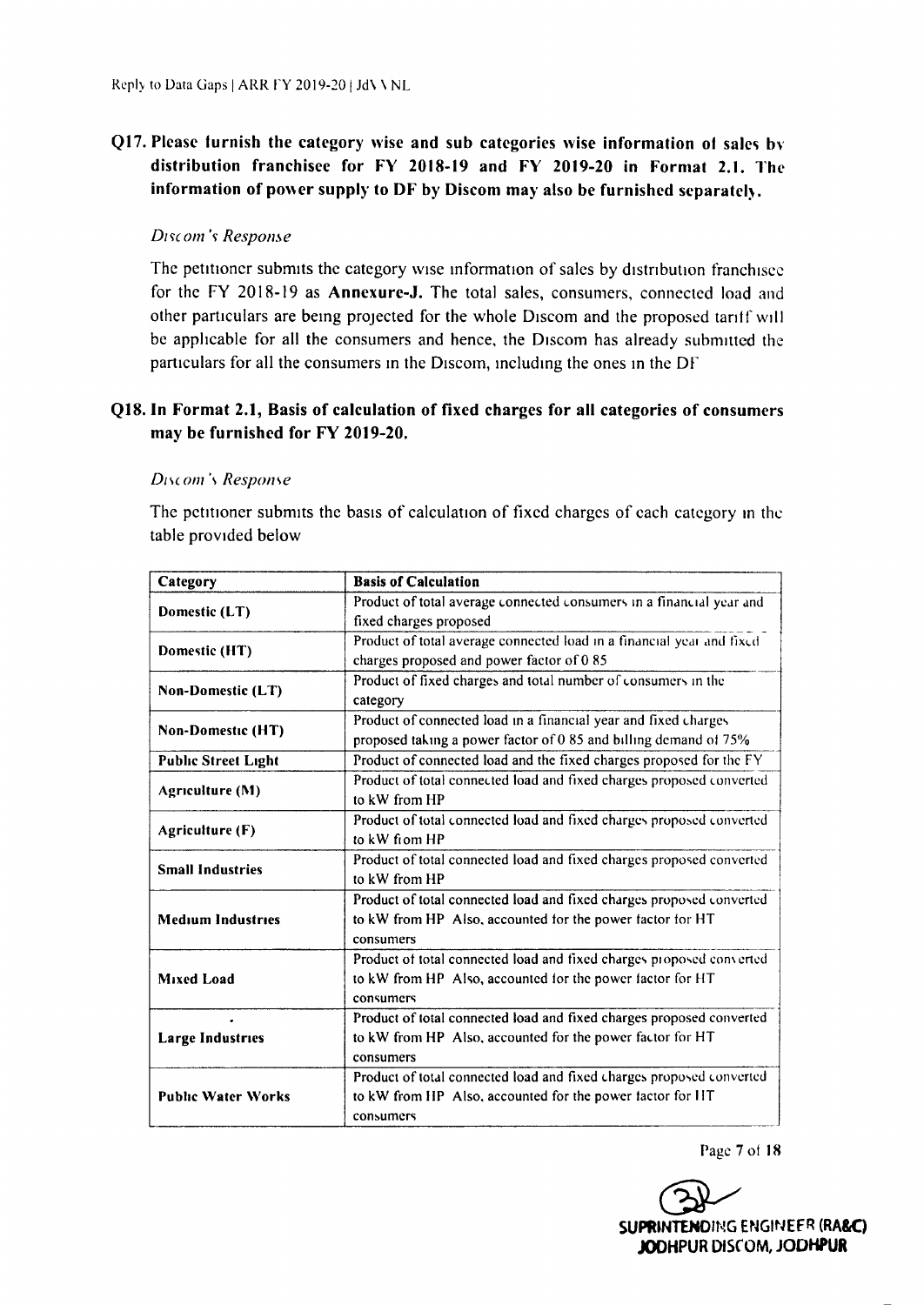| Category                          | <b>Basis of Calculation</b>                                          |  |
|-----------------------------------|----------------------------------------------------------------------|--|
| <b>Power Intensive Industries</b> | Product of total connected load and fixed charges proposed converted |  |
|                                   | $\mu$ , to kW from HP. Also, accounted for the power factor          |  |

Q19. Discom has stated that connected load per Consumer for FY 2019-20 is same as FY 2018-19, connected load per consumer for agriculture metered of FY 2019-20 in table 5 is 17.70 whereas in format 2.1 for FY 2018-19 it is 17.66. Please clarify the same.

### *Discom* 's *Response*

The petitioner submits that the connected load submitted in the form 2 l is for the consumers under the Discom and does not Include DF consumers Whereas, for projecting the sales of FY 2019-20 all the consumers have been included, which creates a difference of 0 04 KW per consumer

### Q20. Please furnish the basis of considering the availability, energy charges and fixed charges shown in respect of RVUN, NTPC, NHPC, IPP/UMPP & other sources etc as mentioned in Format 3.1 for FY 2019-20.

### *Discom 's Response*

The petitioner submits that the fixed charges and energy charges per unit have been taken the same as for the FY 2018-19 The energy charges of a particular stauon have been multiphcd WIth the total energy sent out and SImilarly the fixed charges have been calculated The availabihty has been calculated on the basis of Rajasthan's share, the PLF and deducting the auxiliary consumption of every plant Further, the availability as well as the actual energy received during the FY 2018-19 has also been given due consideration

### Q21. In Format 3.1 for FY 2019-20, the average cost of energy received for Anta GTPS, Auriya GTPS, Singuarli Hydel and DCCPP is quite high, Please clarify the same.

### *Dtscom '.\Response*

The Discom submits that the cost of energy per unit received is on the actual basis according to the bills received in the FY 2018-19 and checked and vetted by the concerned department and needs no further changes A brief dcscnption of Increased rates is provided below

*The Gas power stations are based on three types of fuel <i>i e APM Gas, LNG & Liquid (Naptha) Based on the availabtlity of the fuel, NTPC declares avatlahtlitv of these stations based* on *respective fuel* Rajasthan Discoms *usually schedules* Gas *power*, *however, power on LNG* & *Naptha IS generally surrendered on account of high vanable charges and hence the Dtscom has to pay the fixed charges as applicable <sup>011</sup> a very small quantum of energy received which leads to a high cost pel lint!*

Page 8 of 18

 $SUPRINTEND.11G$  $EHG/NEER$  $(RABC)$ JODHPURDISCOM<sup>I</sup> JODHPUR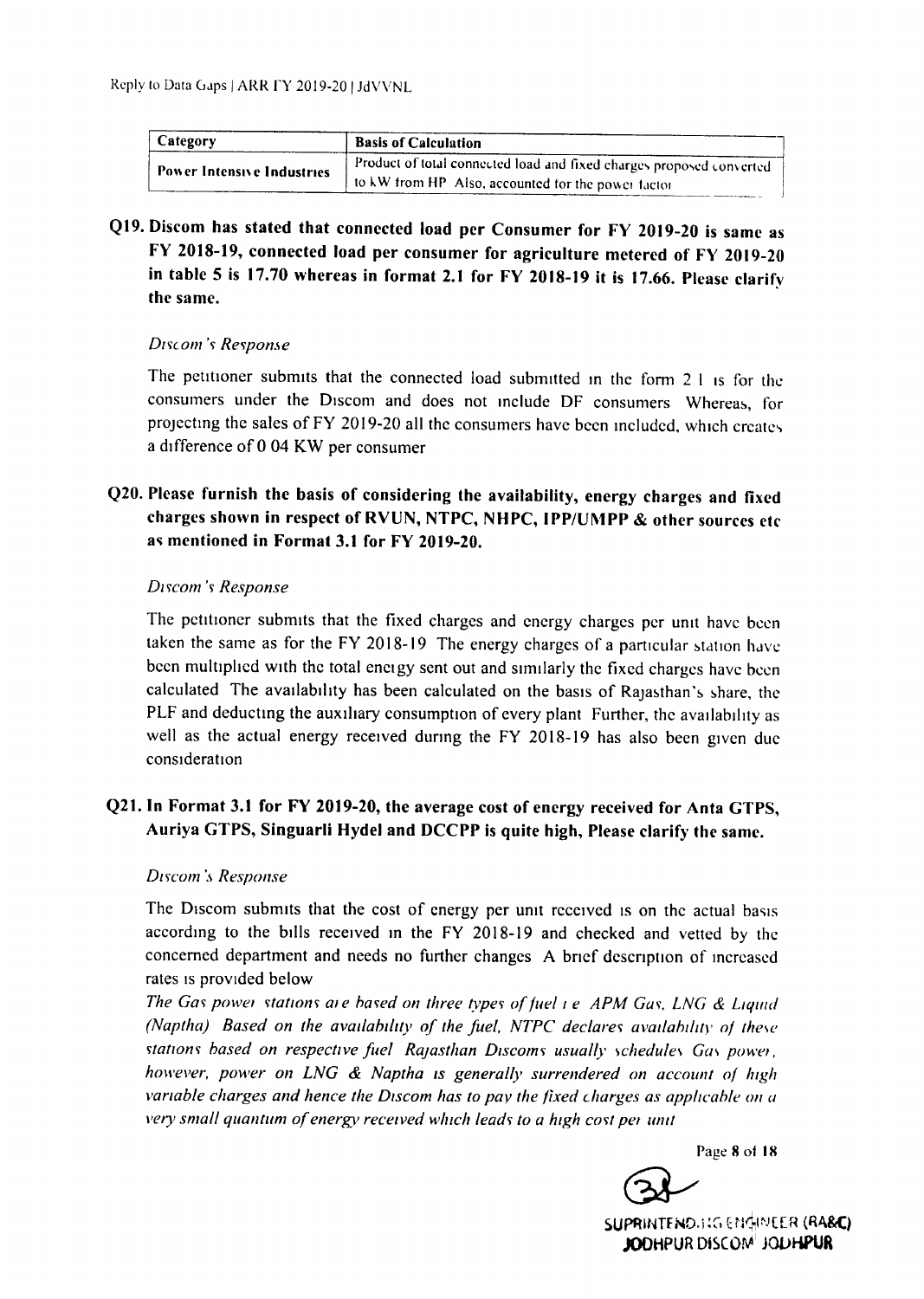The cost of per unit received is high for Singrauh Hydel due to RLDC charges in the FY 2018-19

### Q22. Please furnish detailed calculation of proposed DBST indicating total power purchase cost.

### *Discom 's Response*

- The petitioner has already submitted the calculation of DBST for sources other than RVUNL and RVPN in table-30 of ARR and Tariff Petition for FY 2019-20
- The details of DBST indicating the total power purchase cost for FY 2019-20 is provided in Annexure-K.

### Q23. In format 3.1 for GPTPP and Tehri plant total cost of energy received is negative for FY 2018-19. Please clarify the same.

### *Dtscom 's Response*

- GPTPP plant has been shut-down due to unavailability for gas fuel The plant is procunng power from the Discoms due to which the cost of energy received from the plant for FY 2018-19 has been shown as negative
- The prior period adjustment for Tehri plant for FY 2018-19 is Rs  $-0.03$  Ci However, the total cost of energy received from the plant is Rs 38 26 Cr for FY 2018-19

### Q24. Please furnish the basis of variable and fixed cost considered for the following new units and also indicate their expected date of commercial operation:

| Sr. No. Particular            |  |
|-------------------------------|--|
| STPS Stage V (Unit $7 & 80$ ) |  |
| Tnda STPP Stage II (2*660 MW) |  |
| <b>Meja TPS (1320 MW)</b>     |  |

### *Discom 's Response*

The fixed and variable cost of power purchase from new station withm and outside the state has already been mentioned in Form 3 1 for FY 2019-20 The date of commercial operation of the said stations IS as under

| <b>Station Name</b>            | Date of Commercial Operation |  |
|--------------------------------|------------------------------|--|
| STPS Stage V (Unit 7) (660 MW) | October 2019                 |  |
| STPS Stage V (Unit 8) (660 MW) | February 2020                |  |
| Tnda STPP Stage II (2*660 MW)  | $NA^*$                       |  |
| Meja TPS (unit $-1$ ) (660 MW) | 30 04 2019                   |  |
| Meja TPS (unit -2) (660 MW)    | 01.05.2019                   |  |

Page 9 of 18

SUPRINTENOING ENGINEER (RA&C) JODHPUR OtsCOM, JODHPUR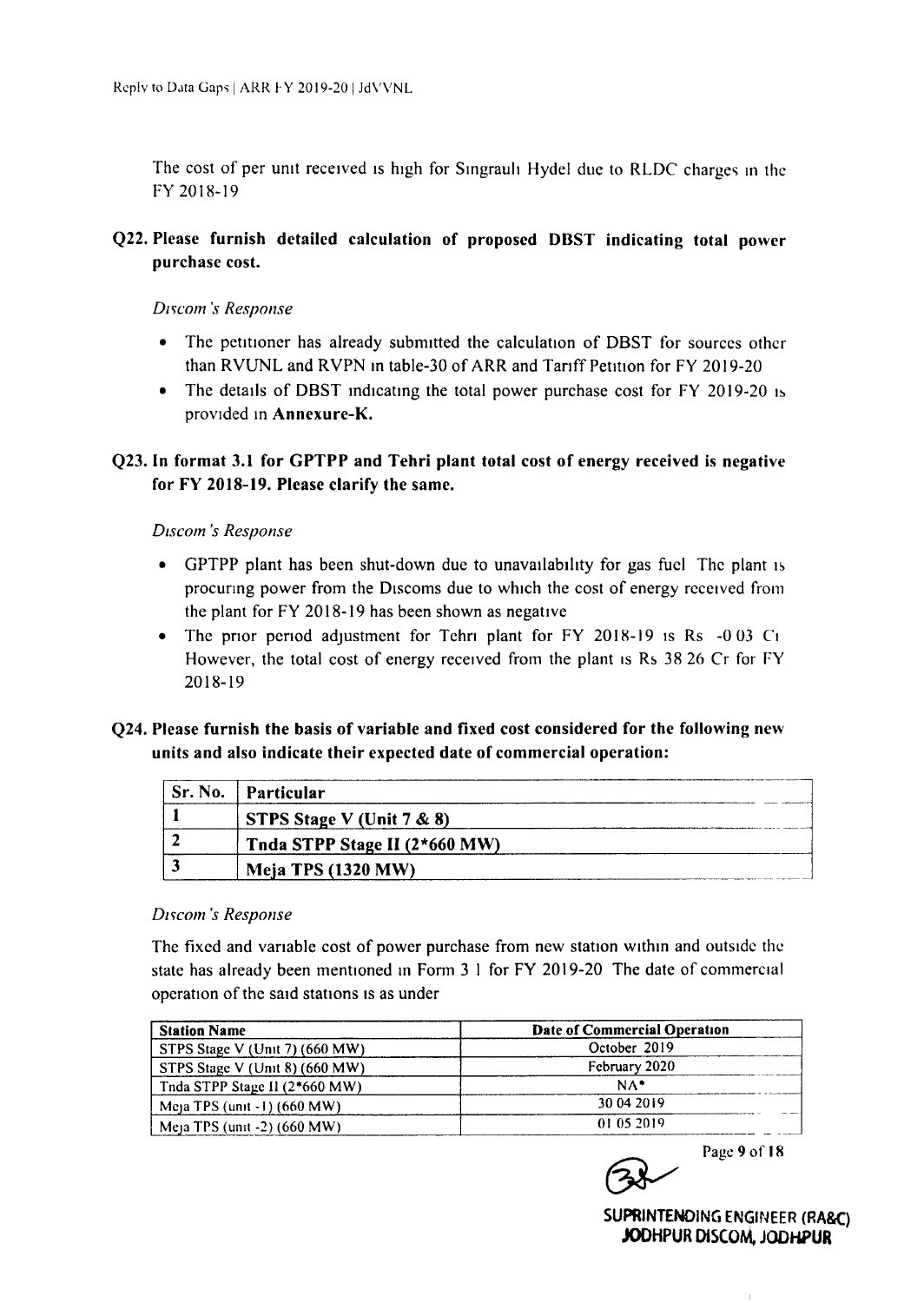\*Date of Commercial Operation is not present with the petitioner

### Q25. Please furnish the list of plants with their capacity which are expected to achieve COD during FY 2019-20.

#### *Discom 's Response*

The details of generating stations expected to achieve, or have achieved, COD in FY  $2019-20$  is as under

| <b>Station Name</b>                              | Date of Commercial Operation<br>October 2019 |  |
|--------------------------------------------------|----------------------------------------------|--|
| STPS Stage V (Unit 7) (660MW)                    |                                              |  |
| STPS Stage V (Unit 8) (660 MW)                   | February 2020                                |  |
| Tnda STPP Stage II (2*660 MW)                    | $NA*$                                        |  |
| Meja TPS (unit $-1$ ) (660 MW)                   | 30 04 2019                                   |  |
| Me <sub>1</sub> TPS (unit -2) $(660 \text{ MW})$ | 01 05 2019                                   |  |

\*Date of Commercial Operation IS not present with the petitioner

Q26. Under transfer scheme, the responsibility of power purchase from all sources lies with RUVNL, whereas in the instant petition, Discom has mentioned that power purchase from RVUN stations shall be made by Discom and other than RVUN station it shall be made by RUVNL. Discom may clarify the same.

#### *Discom*'s *Response*

- While the transfer scheme has vested all PPAs and TSAs With RUVNL, for the sake of ease of implementation, the coordination committee decided to give effect to the transfer scheme m a phased manner As such, m the first phase, RUVNL will be responsible for managing procurement of power from all sources other than RVUN & RVPN
- Similarly, in accordance with the decision of the coordination committee, RUVNL will implement DBST mechanism in a phased manner For RVUNL and RVPN, the Discoms Will continue to procure power as per the existmg PPAs and TSAs
- However, In subsequent years, RUVNL shall manage all sources of power mcludmg RVUNL and all sources of power will be considered for calculation of **DBST**

### Q27. Please clarify whether trading margin and revenue earned from surplus energy have been adjusted against power purchase cost claimed. Please furnish the detailed computation of the same.

#### *Dtscom 's Response*

• The trading margin charged by RUVNL is included in 'Cost of power purchase from other sources and other transnussion cost', as mentioned in the note provided

Page 10 of 18



SUPRINTENOING ENGINCER (RA&C) JODHPUR DISCOM, J JOHPUR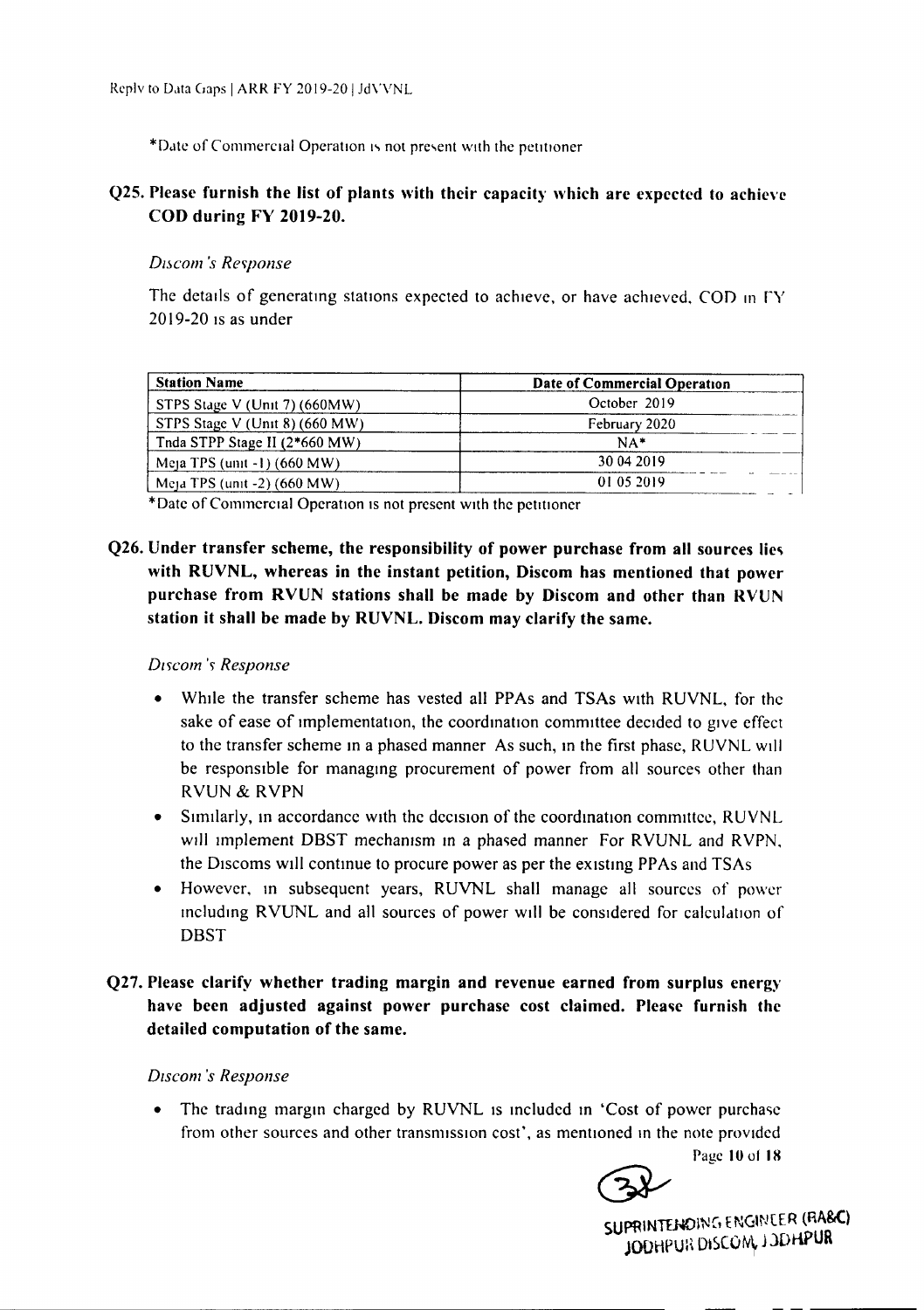In Form  $3\ 1\ 2019-20$  (c) Further, the petitioner re-submits Form  $3.1(a)$  FY 2019-20

The power purchase cost considered for FY 2019-20, as provided in Form 3 1, is the net power purchase cost after deduction of revenue from sale of surplus power

### Q28. Please furnish the ratio of power purchase amongst Discoms for FY 2019-20 along with supporting documents.

#### *Discom s Response*

The ratio of power purchase of Discoms for FY 2019-20 is as under

| <b>Discom</b> | <b>PP</b> Ratio |
|---------------|-----------------|
| <b>JVVNL</b>  | 40 27%          |
| <b>AVVNL</b>  | 2714%           |
| JdVVNL        | 32 59%          |

The supporting document to the same has been attached as **Annexure-K1** 

Q29. Under transfer scheme power purchase responsibility has been transferred from Discoms to RUVNL, for Which RUVNL shall charge a trading Margin of Rs. 0.01 Per Unit from Discoms. In this regard, Discom may provide the details of savings on account of operational cost of Discom and provide supporting documents for recovery of trading margin.

#### *Dtscom 's Response*

RUVNL has been formed by GoR In December 2015 to carry out power trading business of state power sector utihues Energy cost accounts for 80% of the total ARR of Discoms and efficiency Improvement on this front has potential to sigmficantly benefit the financial health of discoms leading to reduction in tariff of customers RUVNL will be leveraging technology for Day ahead demand forecastmg and day ahead scheduling, strengthenmg power purchase planrung approaches and sales/purchase decision making, review of PPAs and TSAs with generators and Transmissron companies, Procure power from additional sources at least cost and identifying new avenues to power procurement matching with load pattern of Rajasthan consumers To meet these objectives of power procurement optimization and financial management, RUVNL will have to invest m latest technology and tools of power procurement, employ additional resources and also incur cost of setting up and runnmg new company. Thus the coordination committee of Rajasthan energy companies in its. meeting dated 31 03 2019 decided that RUVNL will charge I paisa on the Energy purchased from "sources other than RVUNL" by it on the behalf of Discoms as trading margin This will ensure sustainability and future readmess of RUVNL to manage huge cash flows pertaining to its operations The petitioner submits that the Commission may take a prudent view in this regard

Page II of 18

SUPRINTENDING ENGINEER (RA&C) JODHPUR DISCOM, JODHPUR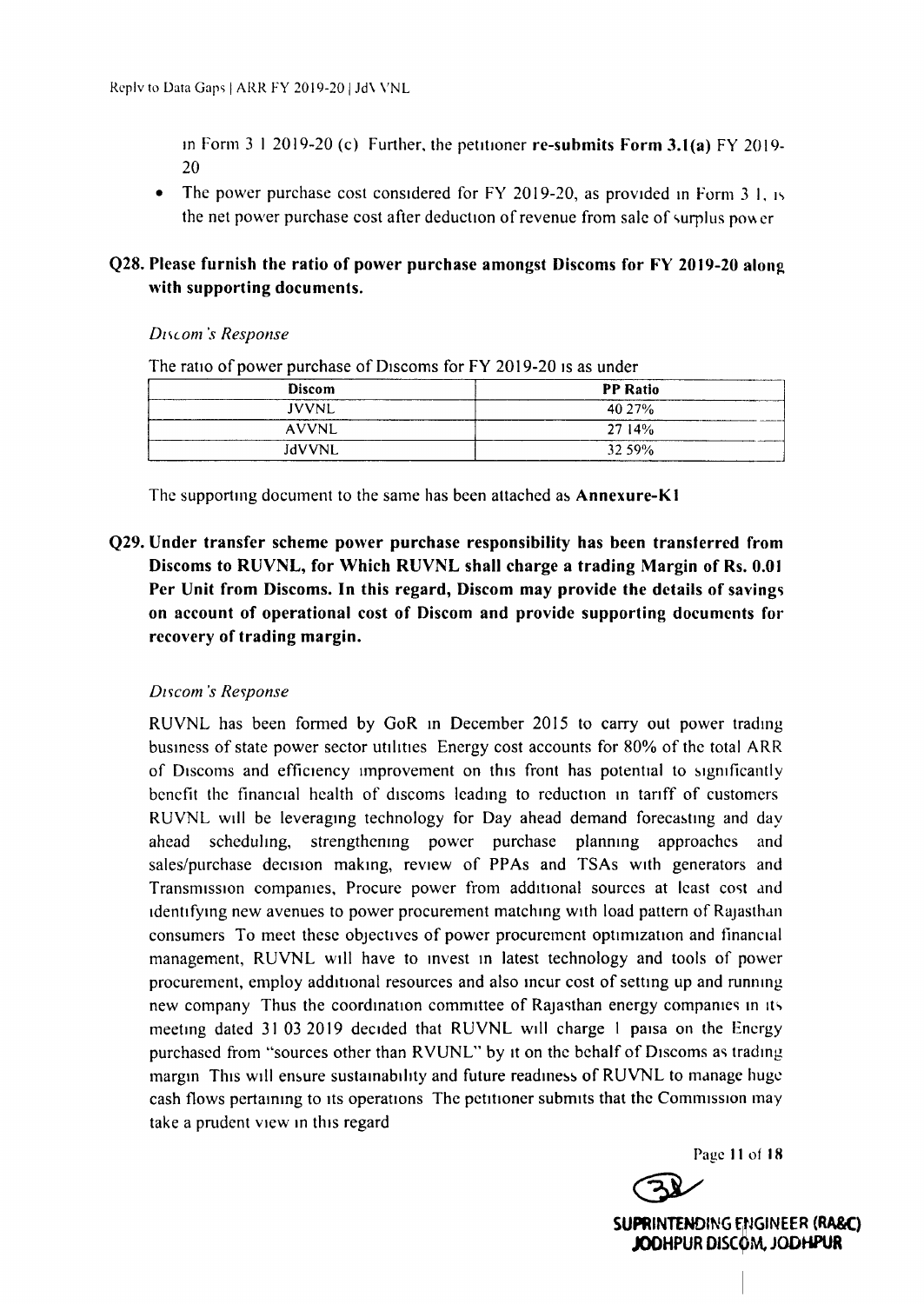The supporting documents for charging of trading margin by RUVNL has been attached In Annexure-L.

### Q30. Please furnish the detailed computation of Energy purchased from "Sources other than RVUNL" as indicated in Format 3.1 of the petition.

### *Discom* '5 *Response*

With the DBST mechanism in place. the energy purchase from 'sources other than RVUNL' shall be managed by RUVNL Thus. the same has been projected at Rajasthan level rather than at Discom-level The details of energy procured and costs associated with it for the said sources are provided by the petitioner in Form 3 1 2019-20 (a)

The amount of power purchase from 'sources other than RVUNL' for each Discoms has been apportioned on the basis of their net energy requirement and multiphed with the DBST in Rs /kWh to arrive at the total cost of power purchase from the said sources for each Discorn

Q31. In format 3.1(b) of power purchase from RVUN, Discom has indicated inter-state losses of 3.15% and accordingly computed the energy received. The Discom may clarify the same.

### *Dl\COm* 's *Response*

The petitioner is resubmitting the Form  $3.1(b)$  for FY 2019-20. The intra-state transmission losses applicable for RVUN sources is taken as 3 85% for FY 2019-20

Q32. In Format 3.4 for FY 2019-20, PGCIL Charges are not given. Please clarify whether Power Purchase Cost as submitted in Format 1.1 is inclusive of PGCIL Charges, if yes please specify the amount and indicate the same in Format 3.4.

### *Discom 's Response*

Due to implementation of DBST mechanism, power purchase (and transmission charges) of all sources other than RVUNL and RVPN will be managed by RUVNL Thus, the PGCIL charges, which are a part of 'sources other than RVUNL and RVPN.  $\frac{1}{1}$  is provided in Form 3 1 (a)

Q33. In Format 3.5 for FY 2019-20, NLDC, RLDC charges are not given. Only SLDC charges are given. Please furnish above charges separately in format 3.5.

Discom's Response

Page 12 of 18 SUPRINTENDING ENGINEER (RA&C) **PRINTEXOING ENGINEER (**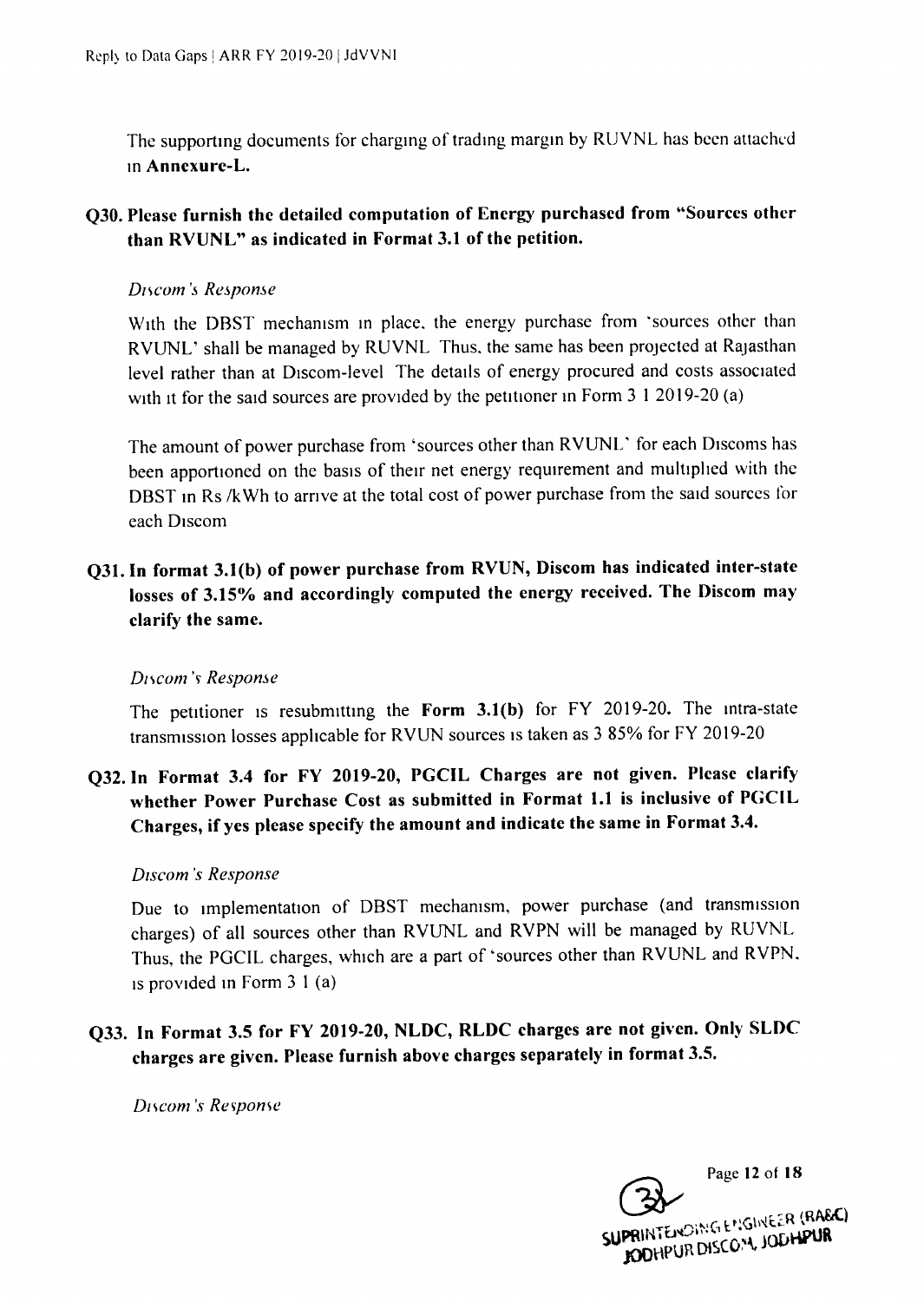- Form 3.5 mentions transmission charges pertaining to state sources, i.e. RVPN and SLDC only
- Since DBST mechanism is considered for FY 2019-20, the RLDC and NLDC charges are not projected Discom-wise but at Rajasthan level Details of the same have been provided by the petitioner in Form 3 1 2019-20

### **Q34.** In Format 3.6, rate of depreciation is not furnished, please furnish rate of **depreciation.**

### *Discom 's Response*

The rate of depreciation as per provisional accounts of  $JdVVNL$  for  $FY$  2018-19 is as under

| S.No.          | <b>Particulars</b>     | <b>Rate of Depreciation</b> |
|----------------|------------------------|-----------------------------|
|                | Building               | 3 3 4 %                     |
| $\mathcal{P}$  | Other Civil Works      | $3.34\%$                    |
| 3              | Plant & Machinery      | 5 2 8%                      |
| $\overline{4}$ | Lines & Cable Networks | 5 28%                       |
| 5.             | Vehicles               | $9.50\%$                    |
| 6              | Furniture & Fixtures   | $6.33\%$                    |
| 7              | Office Equipment       | 633%                        |
| 8              | IT Fquipment           | 15 00%                      |
| 9              | IT/SCADA software      | 900%                        |

### **Q35. Please furnish detailed computation of interest along with basis of interest charged in format 3.7 for FY 2019-20.**

### *Dtscom 's Response*

The petiuoner re-submits Form 3 1 FY 2019-20 as **Annexure-El** wherem the detailed computation of the rate of interest is provided The petitioner has taken the interest rate for FY 2019-20 as 10 07% on the basis of the audited accounts of FY 2017-18, since dunng the time when the petition was prepared the only the provisional accounts of FY 2018-19 were present

### **Q36. In Format 4.1 transfer to Fixed Assets column's and Format 4.2 Additions during the year column's is not matched. Please clarify the same.**

#### *Dtscom's Response*

The petitioner submits that it was an inadvertent error in Format 4.2. The petitioner is re-submitting **Form 4.2** for FY 2019-20

Page 13 of **IR**

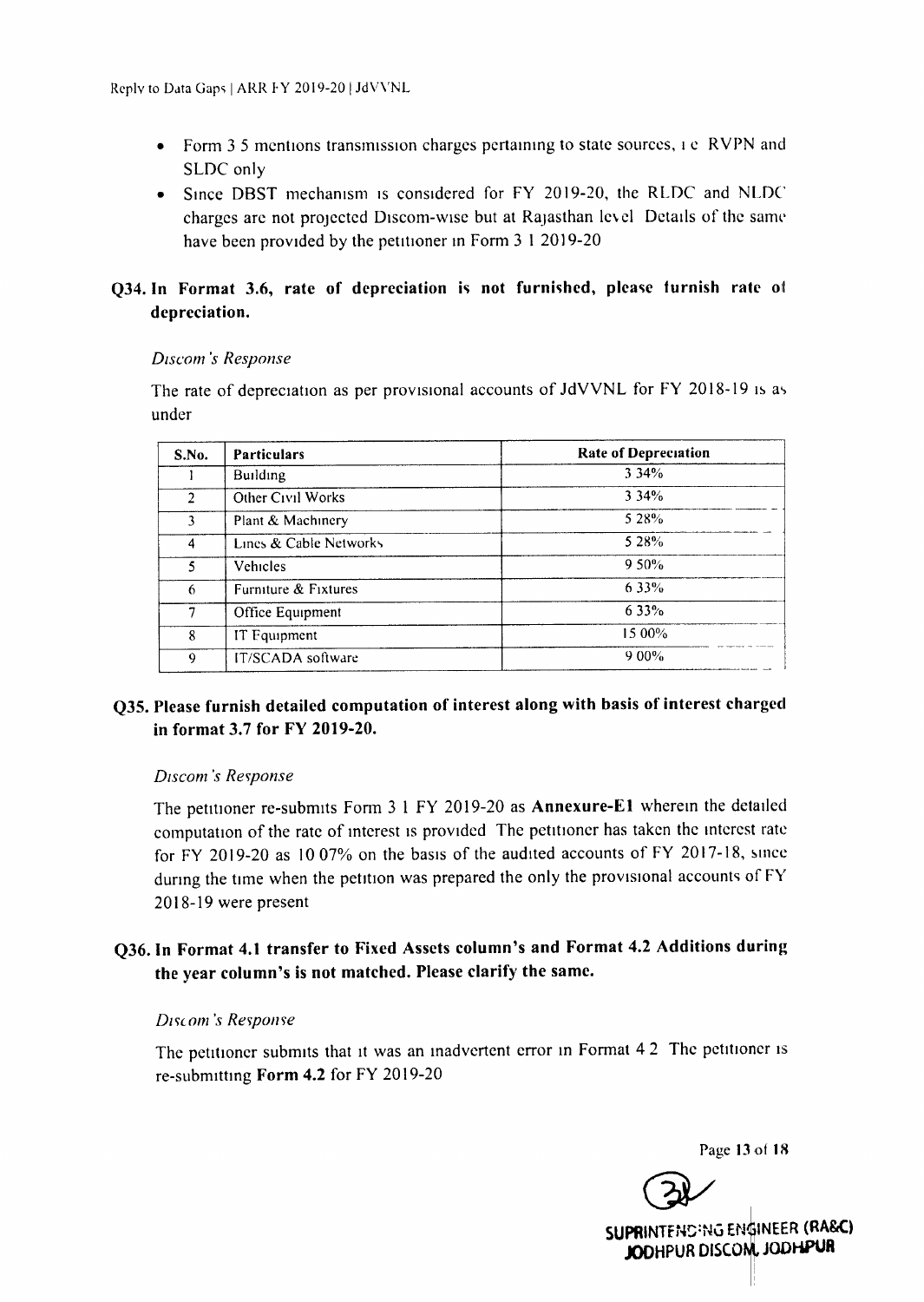Q37. As per proviso to regulation 82(1) of "RERC (Terms and Conduions for Determination of Tariff) Regulations, 2019" requires that Terminal Benefits should be based on Actuarial Valuation, please furnish the Actuarial Valuation Report to substantiate the claim of Termmal Benefit.

#### *Dtscom 's Response*

The actuarial valuation report for JdVVNL is provided as Annexure-M

### Q38. In past years Discom has not claimed ROE. Please furnish the reasons for claiming ROE for the FY 2019-20. Discom is also requested to furnish the basis of Equity claimed at the beginning of the FY 2019-20.

#### *D1S(Om 's Response*

While the petitioner has already specified the reason and background for claiming RoE for FY 2019-20, it is being further detailed below

• Regulation 20 of Rajasthan Electncity Regulatory Commission (Terms and Conditions for Determination of Tariff) Regulations, 2019, pertaining to RoF, states that-

*"(I) Return on equity shall be computed III rupee terms, on the equttv base determined III accordance with Regulation 19*

*(2) Return on equttv shall be computed at the rate of 14% for Transnusston Licensees and SLDC,* 15% *{or Generating Companies and* 16% *[ot Dtstnhuuon Licensees"*

As such, the claim of RoE is justified However, to ensure that the consumers are not over burdened with this increased cost, only 5% RoE has been claimed as against the allowed 16%

- Rajasthan Discoms till now had not claimed Return on Equity as part of its tariff At present, the Discoms are generatmg revenue to meet the power purchase and  $O&M$  expenses and are still left with a substantial revenue gap Due to this, there is less scope for further investments in terms of system augmentation, adoption of new technology, etc Thus, In order to meet such expenses the Discoms need to look for additional sources of revenue apart from sale of power to consumers RoE would help the Discoms in meetmg such requirements
- The RoE will also assist the Discom in ensuring fund availability for meeting the accumulated losses, clearing outstanding liabilities, to ensure future debt repayments and for funding of capital investments of Discoms
- The State Generation and Transmission companies are already claiming RoE as the norms specified in RERC Tariff Regulations The said regulations allow Discoms to claim RoE upto 16% However, In the mitial phase, the petiuoner has proposed

Page 14 of 18

SUPRINTENDING EN **WAY** ENGINEER (RARC). JODHPUR DISCOM, JODHPUR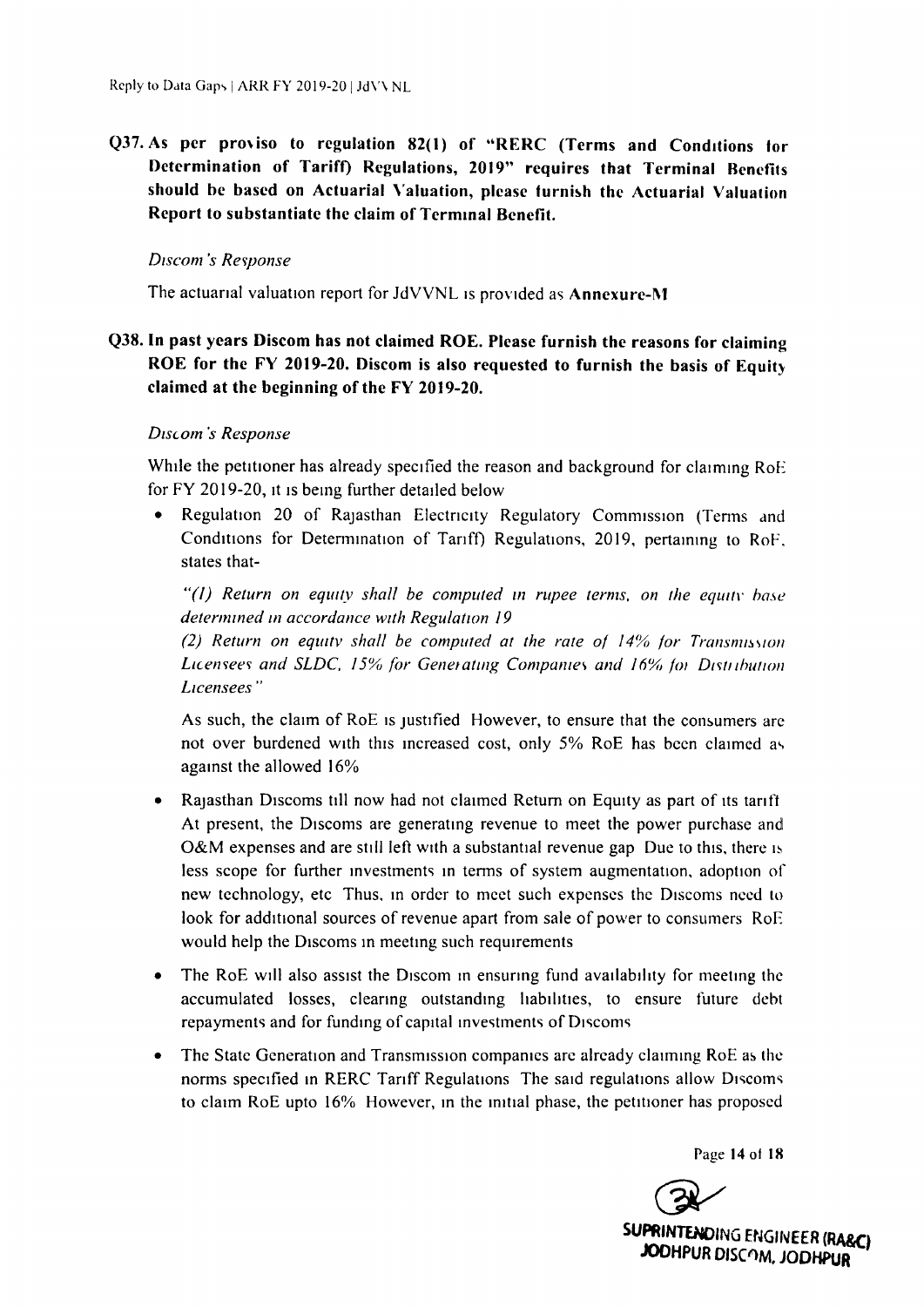to claim RoE  $\hat{\omega}$  5%, amounting to Rs 263 44 Cr for FY 2019-20 and plan to Incrementally Increase RoE over the years

| Particulars (Rs Cr.)                  | FY 2019-20 |
|---------------------------------------|------------|
| <b>Gross GFA</b>                      | 17,562 71  |
| 30% of GFA                            | 5,268 81   |
| Normative Equity                      | 5.26881    |
| Actual equity                         | 10,095 76  |
| Minimum of Normative or Actual equity | 5,268 81   |
| RoE % Considered                      | 5%         |
| <b>RoE</b>                            | 263 44     |

The details of RoE and equity for FY 2019-20 is as under

### Q39. Please furnish the basis for Rate of interest on working capital.

### Discom's Response

The rate of interest on working capital is as per the norms specified in RERC (Terms and Conditions for Determination of Tariff) Regulations 2019

The relevant clause of the said regulations is as under

"27 (2) *he 300 basts points higher than the average Base Rate prevalent during tint \IX months of the year previous to the relevant year The working capital and interest thereon shall be computed on normative basts notwtthstanding that the Generating Company or Licensee has not taken worktng capital loan from any outside agency"*

## Q40. Fixed charges for general domestic and HT (DS HT-l) and energy charges for PSL category at table no. 59 and 61 are not matching with the format 5.2. Please clarify the same.

### *Dtscom* 's *Response*

The petitioner submits that it is an inadvertent error in the petition and the values provided in Form 5 2 are correct Further, the petitioner is re-submits the proposed tariff structure for FY 2019-20 as Annexure-R.

## Q41. In table 67 proposed tariff for large industries category has been mentioned as medium industrial service (LT-8 and HT-5). Please clarify the same.

### *Dtscom 's Response*

The petitioner submits that it is a typographical error Table-67 pertains to taniff for Large Industnal category for FY 2019-20

> Page 15 of 18  $SUPR$  $N1$ EN $D$ IR $J$ E's $G$ i|KEER (RA&C) JODHPUR DISCOM, JODHPUR

--

--

-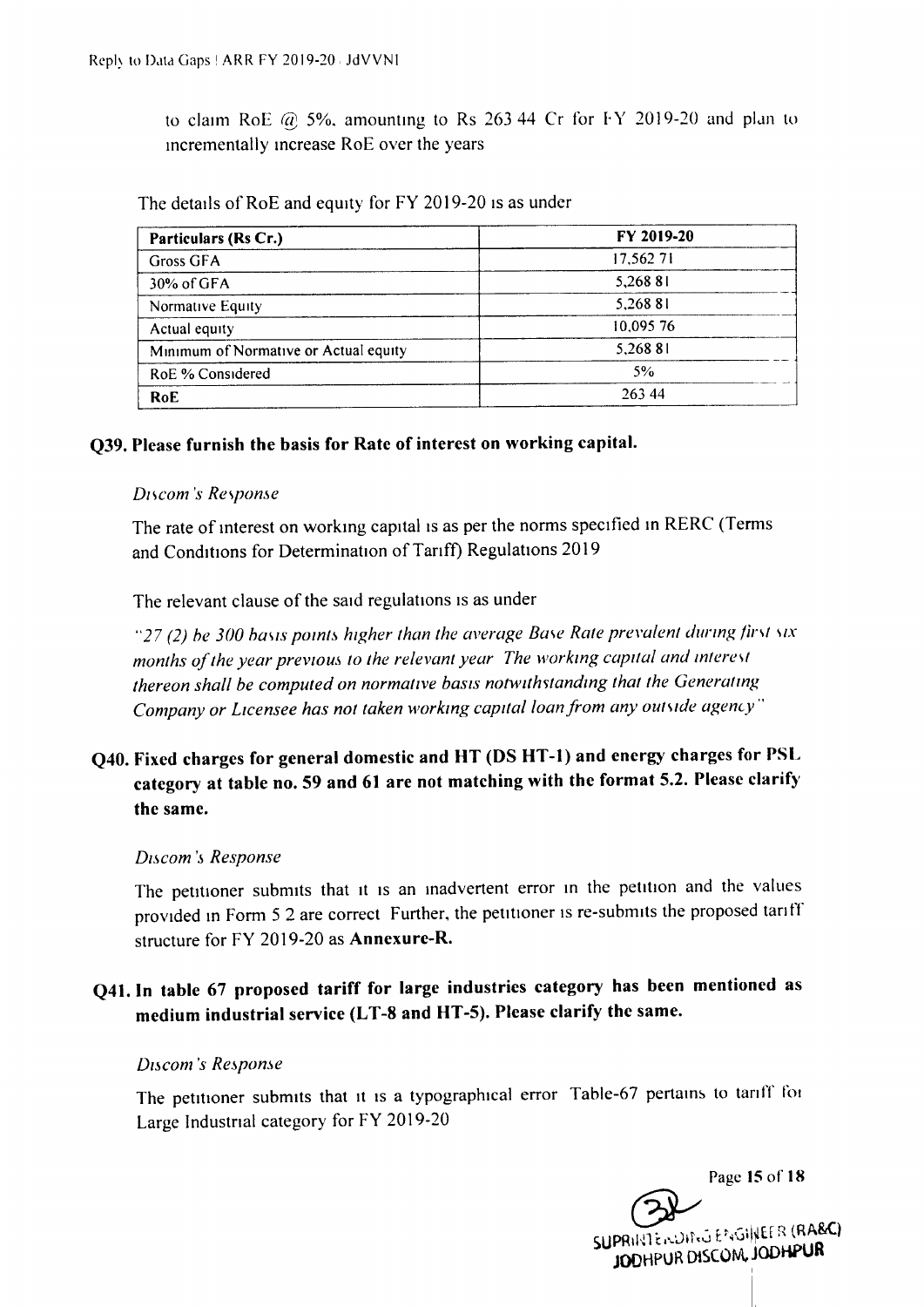Q42. Discom is required to furnish details of column/Row \\ hich are left blank or resubmit the following formats with complete information duly indicating NIL or Otherwise wherever required:

| Form<br>No. | <b>Particulars</b>                        | Details of column/row not provided<br>in the forms                                                                                                                                                           | <b>Petitioner's Response</b>                                                                                                                                                                                                                                                                                                                                                                  |
|-------------|-------------------------------------------|--------------------------------------------------------------------------------------------------------------------------------------------------------------------------------------------------------------|-----------------------------------------------------------------------------------------------------------------------------------------------------------------------------------------------------------------------------------------------------------------------------------------------------------------------------------------------------------------------------------------------|
| 22          | Income from<br>Wheeling<br>Charges        | Open access contracted capacity for<br>FY 2018-19 & 2019-20                                                                                                                                                  | The petitioner is resubmitting<br>the details of Open Access<br>consumers in Annexure-N                                                                                                                                                                                                                                                                                                       |
| 24          | Non-tariff<br>Income                      | Other Tariff Income                                                                                                                                                                                          | The petitioner submits that the<br>other tariff income which<br>includes the following have not<br>been projected for FY 2019-20<br>• 50% of amount recovered<br>against electricity theft<br>• Meter Rent / Service line<br>rental (CT / PT Rent)<br>• Misc Charges from<br>Consumers<br>The said charged will be<br>considered on actual basis in<br>the true-up petition for FY<br>2019-20 |
| 26          | Revenue<br>Subsidy and<br>Grant           | Grant actually received & State Govt<br>Grant against additional interest<br>liability                                                                                                                       | The petitioner is resubmitting<br>the details of subsidy from GoR<br>in Annexure-O                                                                                                                                                                                                                                                                                                            |
| 31          | Power Purchase<br>Expenses                | Incentives and other charges &<br>Utility share for 2019-20                                                                                                                                                  | The petitioner submits that the<br>columns named 'Incentives' and<br>'Any other charges' contain no<br>value so they have been left<br>empty The Commission may<br>consider them as zero<br>The utility share for FY 2019-20<br>has been provided in Form 3 1                                                                                                                                 |
| 32          | Operations and<br>maintenance<br>expenses | Closing GFA of R&M exp                                                                                                                                                                                       | The petitioner re-submits form<br>32                                                                                                                                                                                                                                                                                                                                                          |
| 34          | Transmission<br>Charges                   | Contracted capacity and<br><b>Transmission Tariff</b>                                                                                                                                                        | The petitioner is resubmitting<br>Form 34                                                                                                                                                                                                                                                                                                                                                     |
| 6 1         | Voltage wise<br>Cost of Supply            | Format to be re-submitted                                                                                                                                                                                    | The petitioner is resubmitting<br>voltage wise cost of supply in<br>the additional submissions along<br>with ARR and tariff petition for<br>FY 2019-20                                                                                                                                                                                                                                        |
| 62          | Improvement in<br>performance             | Format to be re-submitted (with<br>Transformer Failure rate, Details of<br>distribution loss and stopped meter,<br>defective meters and replacement of<br>defective meter etc for FY 2018-19<br>and 2019-20) | The petitioner is resubmitting<br>the form $62$                                                                                                                                                                                                                                                                                                                                               |
| 6.3         | Appropriation<br>of Distribution<br>loss. | Format to be re-submitted (With<br>voltage wise distribution losses)                                                                                                                                         | The voltage wise distribution<br>losses have been submitted<br>along with the voltage wise cost<br>of supply in the additional                                                                                                                                                                                                                                                                |

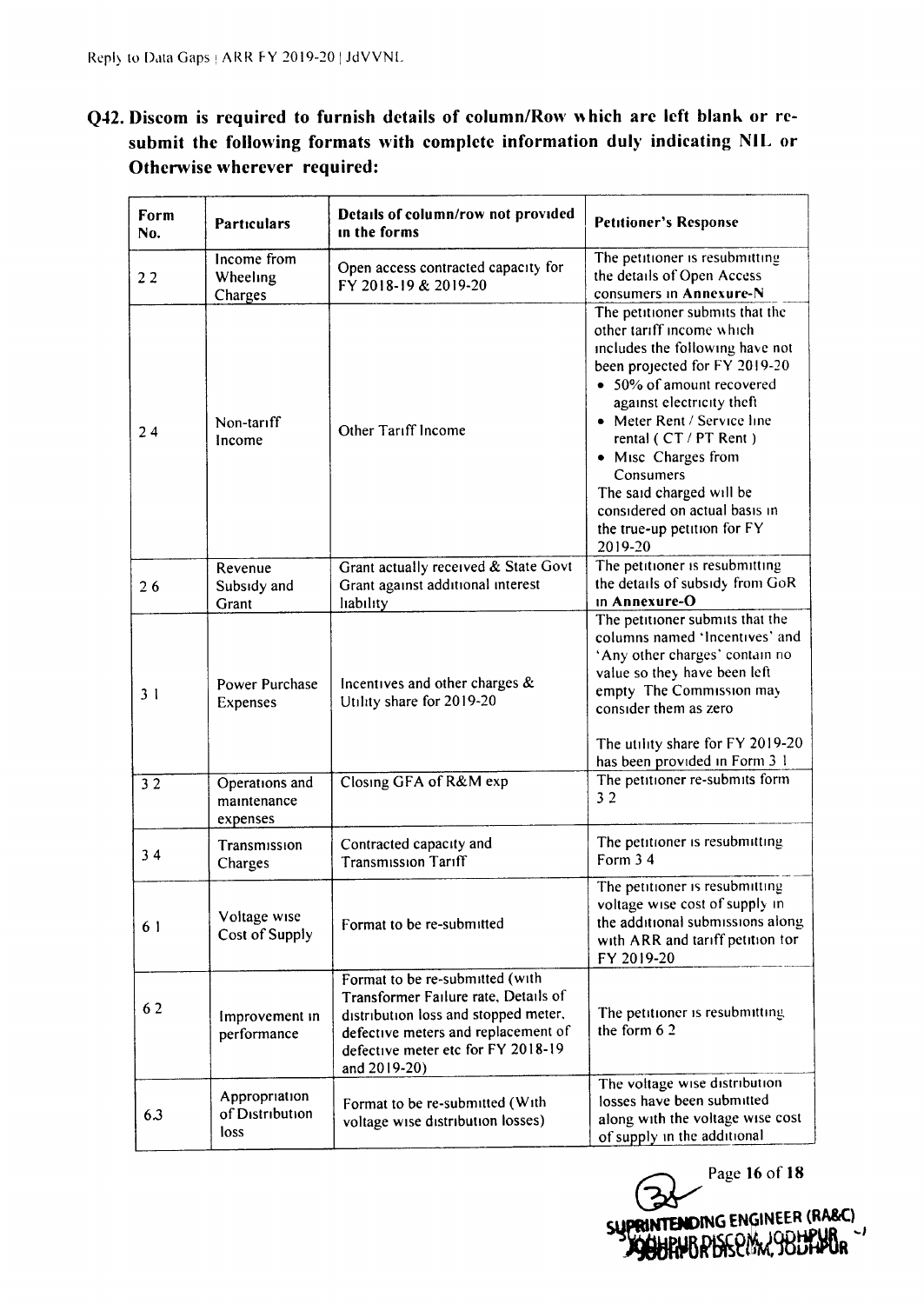| Form<br>No. | <b>Particulars</b>     | Details of column/row not provided<br>in the forms | <b>Petitioner's Response</b>                                                                                    |
|-------------|------------------------|----------------------------------------------------|-----------------------------------------------------------------------------------------------------------------|
|             |                        |                                                    | submissions to ARR and Tariff<br>petition for FY 2019-20                                                        |
| 72          | Distribution<br>Losses | Indicate Technical & Commercial<br>Losses          | The petitioner is resubmitting<br>the details as Annexure-P.                                                    |
| 8           | Insurance<br>Expense   | Actual insurance expense incurred                  | The petitioner submits that the<br>actual insurance expense<br>incurred for $\Gamma$ Y 2018-19 is Rs<br>0.39Cr. |

# Q43. Following discrepancy is observed in tables and format of petition. Please clarify the following mismatches:

| SI.<br>No.           | <b>Particulars</b>                                                               | Table                    | Format                             | <b>Petitioner's Response</b>                                                                         |
|----------------------|----------------------------------------------------------------------------------|--------------------------|------------------------------------|------------------------------------------------------------------------------------------------------|
|                      | Intra-state<br>transmission loss in<br>FY 2019-20                                | 4 2 5 %<br>(Table18)     | 385%<br>(Format 3 1)               | The intra-state transmission<br>loss for FY 2019-20 is 3 85%                                         |
| $\overline{2}$       | Total Power purchase<br>cost                                                     | 2212182cr<br>(Table 27)  | 21774 30cr<br>(Format 3 1)         | The total power purchase cost<br>for FY 2019-20 is Rs 21774 30<br>Cr                                 |
| 3                    | Interest charges for<br>FY 2018-19                                               | 2451 72cr<br>(Table 37)  | 2451 42cr<br>(Format 1 1)          | The interest and finance cost<br>for FY 2018-19 is Rs 2451 42<br>Cr.                                 |
| 4                    | Interest on loan<br>capital & Interest in<br>regulatory assets for<br>FY 2019-20 | 3040 91cr<br>(Table 47)  | 3018 67cr<br>(Format $  \cdot  $ ) | The interest on loan capital and<br>interest in regulatory assets for<br>FY 2019-20 is Rs 3018 67 Cr |
| $\mathsf{\varsigma}$ | Insurance expense for<br>FY 2019-20                                              | 23 28cr<br>(Table 47)    | 23 35cr<br>(Format $31$ )          | The Insurance expense for FY<br>2019-20 is Rs 23 35 Cr                                               |
| 6                    | Revenue from sale of<br>power at existing<br>tariff for FY 2019-20               | 13154 36cr<br>(Table 49) | 13122 19cr<br>(Format $21$ )       | The revenue from sale of power<br>at existing tariff for FY 2019-<br>20 is Rs 13154 36 Cr            |

SUPRINTENDING ENGINEER (RAFC JODHP JP PHSCC W. JODHPUR

Page 17 of 18